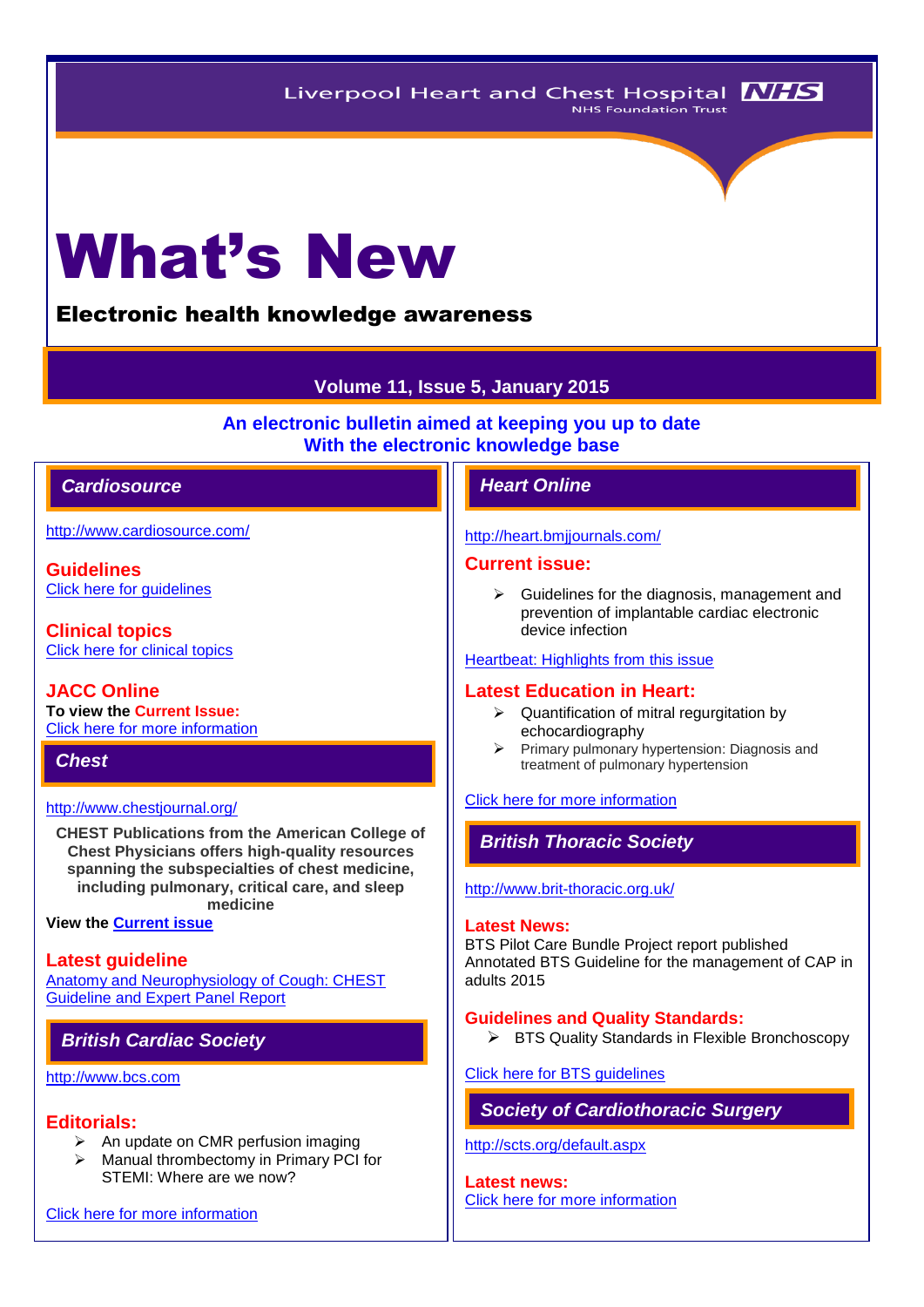# **Volume 11, Issue 5, Janaury 2015**

# *Theheart.org*

# [www.theheart.org](http://www.theheart.org/)

**Theheart.org** provides information on caring for people with disorders of the heart and circulation, and on preventing such disorders.

#### **Heart wire news for cardiology and other specialities**

 $\triangleright$  Huh? Early IV Fluids Often Given With Loop Diuretics in Acute HF: Analysis

#### [Click here for more information](http://www.medscape.com/cardiology)

*(Please speak to Maureen Horrigan to obtain password)*

# *European Society of Cardiology*

#### [http://www.escardio.org](http://www.escardio.org/Pages/index.aspx)

# **News and Press:**

- First issue of "European Heart Journal Cardiovascular Pharmacotherapy" is available
- $\triangleright$  Blood sugar levels in heart failure patients predict risk of early death, hospitalisations and diabetes

# **E-Journal of Cardiology Practice:**

- $\triangleright$  Differentiating Tako-tsubo cardiomyopathy from myocardial infarction.
- $\triangleright$  Home blood pressure monitoring First in a series
- $\triangleright$  Stress testing for the assessment of the right ventricular-pulmonary vascular unit reserve in pulmonary arterial hypertension
- $\triangleright$  Implantable cardioverter-defibrillators shock paradox

#### [Click here for more information](http://www.escardio.org/communities/councils/ccp/e-journal/Pages/welcome.aspx)

# **ESC Clinical Practice Guidelines**

**Access the full list of guidelines**  [Click here for more information](http://www.escardio.org/guidelines-surveys/esc-guidelines/Pages/GuidelinesList.aspx)

# *Institute for Healthcare Improvement*

#### [www.ihi.org](http://www.ihi.org/)

**IHI News section includes media coverage about the Institute for Healthcare Improvement, and press releases issued by IHI.**

[IHI news link](http://www.ihi.org/about/news/Pages/default.aspx) [This week at IHI News letter](http://www.ihi.org/Documents/ThisWeekatIHI.htm) 

# *Department of Health*

[https://www.gov.uk](https://www.gov.uk/government/organisations/department-of-health)

# **News**

[Department of health latest documents](https://www.gov.uk/government/latest?departments%5B%5D=department-of-health)

# *Royal College of Nursing*

[http://www.rcn.org.uk](http://www.rcn.org.uk/)

# **This is Nursing:**

- $\triangleright$  End of Life Care: Key Research and Resources for Excellent Practice
- $\triangleright$  Working together to create the best possible culture

[Click here for more information](http://thisisnursing.rcn.org.uk/members/)

# **Nursing headlines**

[Click here for news from around the UK](http://www.rcn.org.uk/newsevents/news)

# **Clinical Governance e-bulletin**

[Click here for clinical governance updates](http://www.rcn.org.uk/development/practice/clinical_governance/quality_and_safety_e-bulletin/e-bulletin_archive)

*National Institute for Health Research* 

[http://www.nihr.ac.uk](http://www.nihr.ac.uk/)

# **NIHR latest news**

[Click here for more information](http://www.nihr.ac.uk/news/Pages/default.aspx)

*NHS England*

[http://www.england.nhs.uk](http://www.england.nhs.uk/)

# **NHS News**

Patient safety alert – Risk of death from asphyxiation by accidental ingestion of fluid/food thickening powder **►** [See Latest News](http://www.england.nhs.uk/news/)

# *BMJ*

#### [BMJ evidence-centre](http://plus.mcmaster.ca/EvidenceUpdates/Default.aspx)

**BMJ Evidence Updates** alert you of important new research about the diagnosis, treatment, prognosis, aetiology and economics of medical conditions

[Click here to register](http://plus.mcmaster.ca/EvidenceUpdates/Registration.aspx)

# *Advisory Board*

[http://www.advisoryboardcompany.com](http://www.advisoryboardcompany.com/)

# **Latest Insights**

[Click here for latest news](http://www.advisory.com/International)

*(Please speak to Maureen Horrigan, to register)*